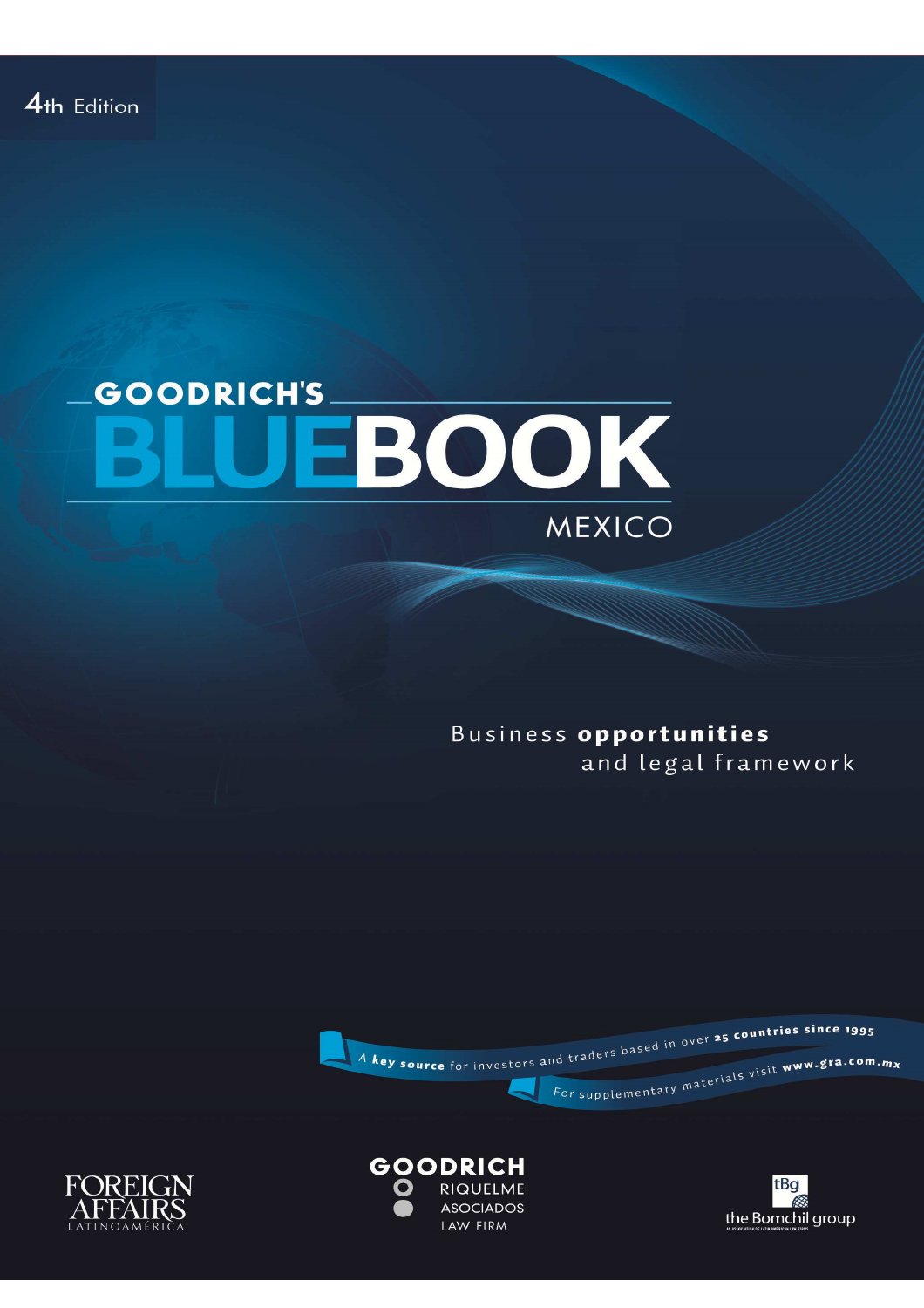

# **Introduction** Bankruptcy Chapter 12

With the aim of regulating states of insolvency which commercial entities may face, a new bankruptcy law was adopted in 2000 which allows for the reorganization of a business through a process of conciliation with creditors, or allows for the commencement of a bankruptcy proceeding in the event that the continuation of the business is no longer possible. Individuals, businesses, and institutions engaged in commercial activities can be subject to a restructuring proceeding and/or bankruptcy.

The UNCITRAL Model Law on Cross-Border Insolvency has been incorporated into Mexican law, allowing for the recognition of foreign insolvency proceedings.

The proceedings are divided into two categories: restructuring and bankruptcy. The duration of restructuring proceedings varies and depends upon the possibility of reaching an agreement which allows for the debt to be reorganized and for the debtor to continue conducting business, but cannot exceed 365 days. If the restructuring period expires without an agreement, then the bankruptcy proceeding begins. It is also possible to skip the restructuring proceeding and proceed directly to bankruptcy.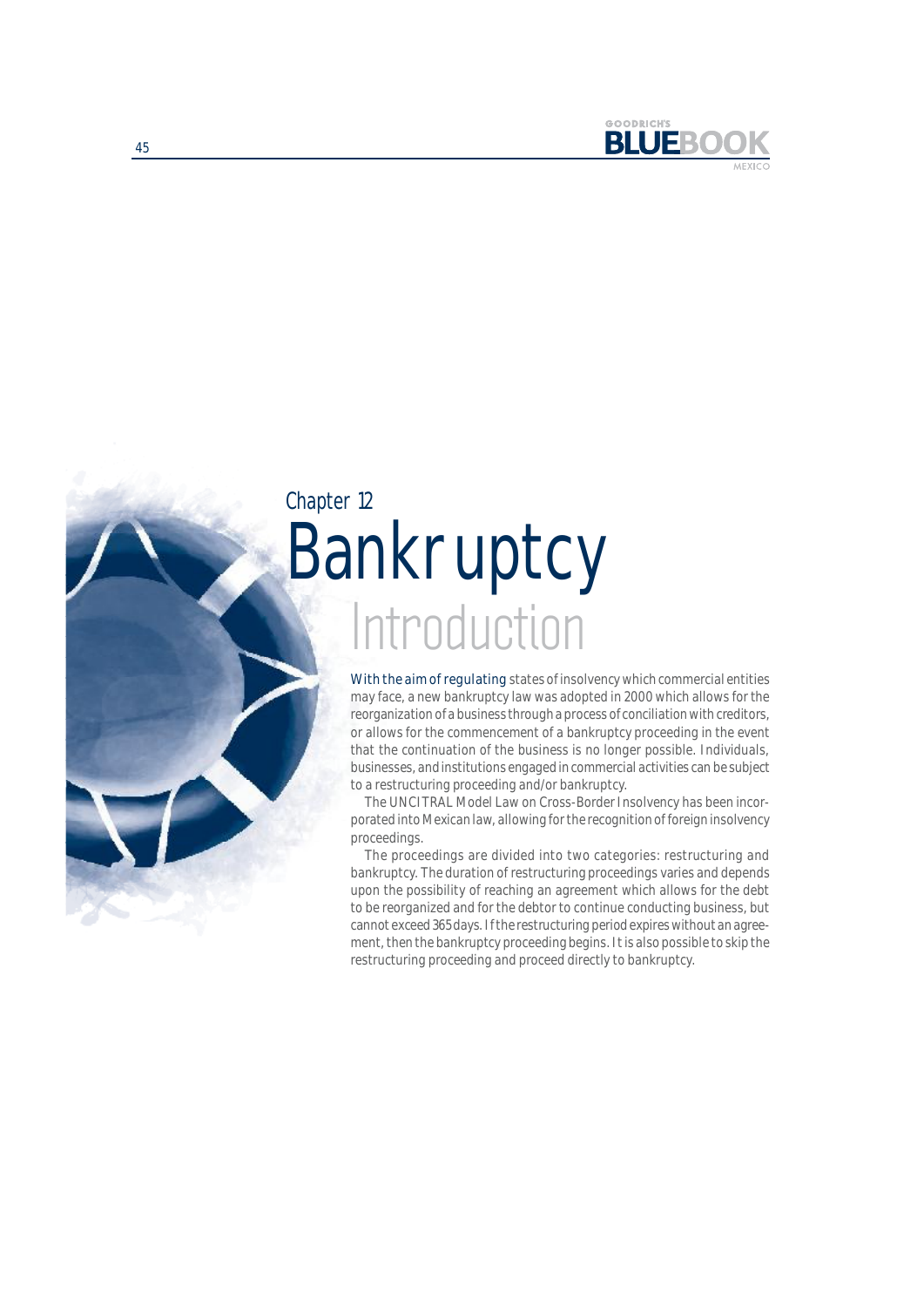## KEY POINTS

- The objectives of the bankruptcy legislation are to: (i) create a system that encourages the restructuring of the debt of a business facing insolvency; (ii) provide greater certainty, a timetable, and help predict the results of bankruptcy proceedings; (iii) minimize the delays arising from litigation in the courts; (iv) separate the work of the court from administrative, commercial, and financial duties; and (v) establish rules for judicial cooperation in cross-border insolvency.
- There are three factors that are necessary in order to initiate a bankruptcy proceeding: (i) a commercial debtor, (ii) multiple creditors, and (iii) a general failure to pay obligations.
- There are 3 procedural bodies that handle commercial, administrative, and financial matters: (i) the investigator (before the proceeding); (ii) the mediator (during restructuring); (iii) the trustee (during bankruptcy). Legal matters are handled by the competent court. The Public Ministry also plays an important role in representing the interests of the Treasury, the workers, or other public institution that may be a creditor.
- In the case of bankruptcy and the sale of assets, the trustee will pay creditors in the following order: tax liabilities, labor liabilities, secured creditors, and then other creditors.

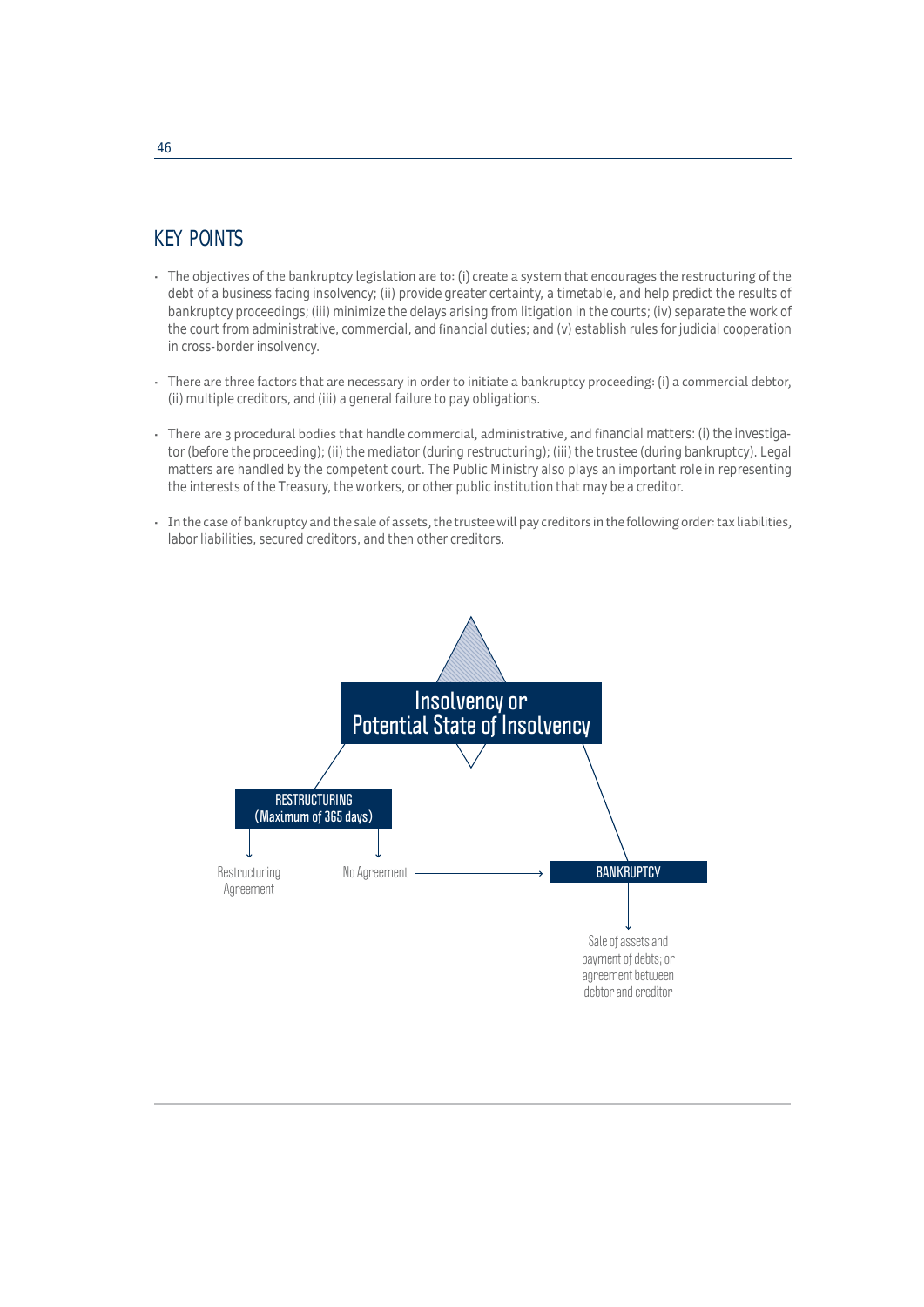

### QUESTIONS AND ANSWERS

1. When is a debtor considered to be in a general state of non-payment of obligations?

When: (i) the debtor has debts due to at least two creditors that are at least 30 days overdue, and that overdue amount represents 35% or more of the debtor's total debts; or (ii) the debtor does not have sufficient liquidity to meet 85% of its outstanding debts. The determination that a debtor is in a general state of non-payment of obligations is made at the time the bankruptcy proceeding is initiated.

2. In the case of a cross-border bankruptcy proceeding, can the trustees in the foreign proceeding participate in the Mexican proceeding?

Yes, principally when a request for provisional measures has been made over the assets of the debtor that are located in Mexico. Mexican trustees have the power to intervene in foreign proceedings, in accordance to the Model Law.

#### 3. Which is the competent court for a bankruptcy proceeding?

The competent court is the federal court where the debtor's business is located. However, in the case of concurrent jurisdiction, a local court can also hear the proceeding.

#### 4. What happens if the debtor and the creditors reach an agreement during the restructuring proceeding?

The agreement is formalized and must be approved by a judge of the competent court. The agreement then becomes mandatory for both the debtor and the creditors, and the bankruptcy proceeding terminates.

#### 5. What happens if the restructuring period expires without an agreement being reached with the creditors?

The judge will declare the start of the formal bankruptcy proceeding, in which the trustee replaces the mediator. The trustee takes possession of the debtor's assets in order to manage them, and ultimately sell them and pay creditors. The primary goal is to sell the business as a unit, in case it is not possible to sell the assets separately.